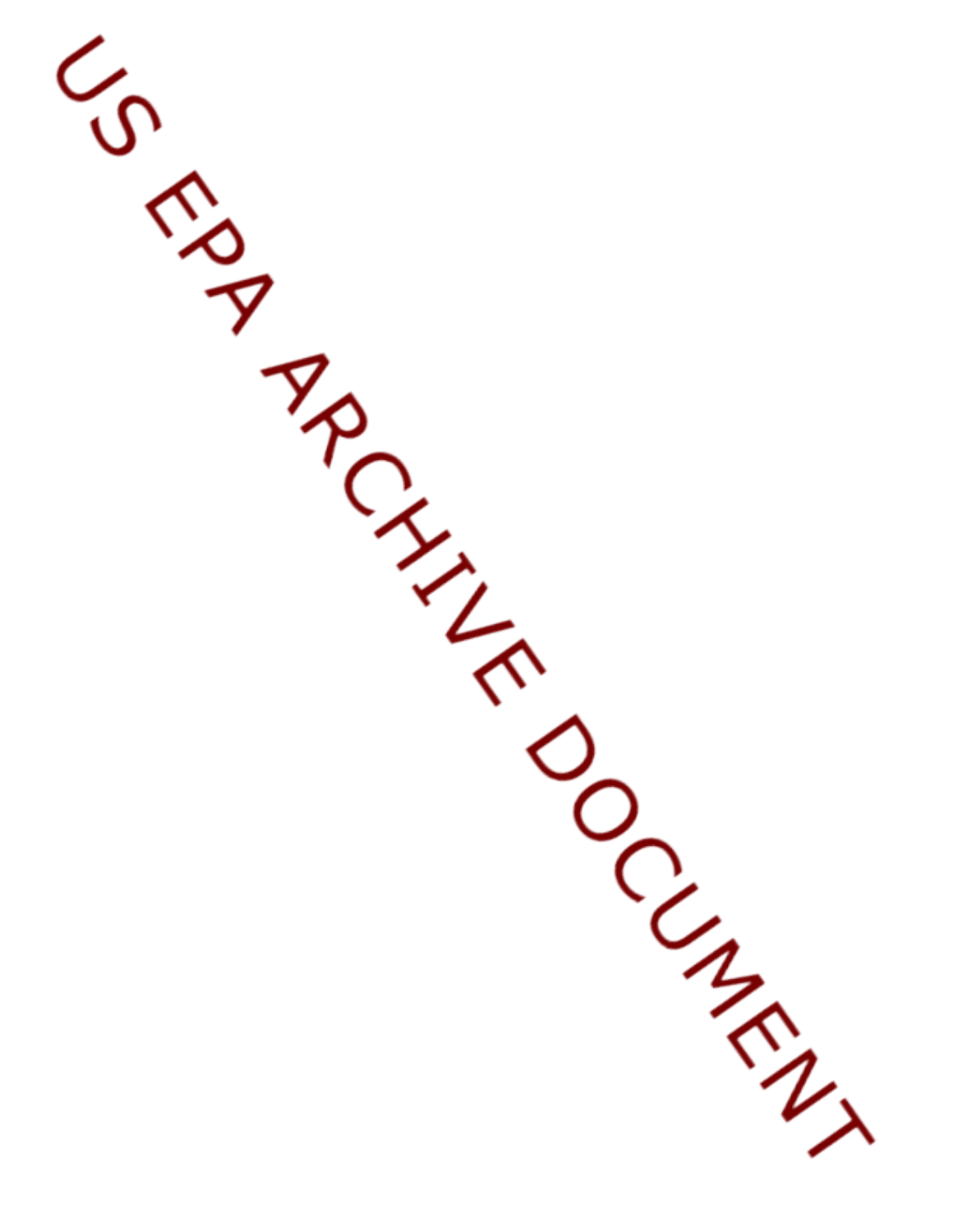# **Technical Factsheet on: LINDANE**

## [List of Contaminants](http://www.epa.gov/safewater/hfacts.html)

 As part of the Drinking Water and Health pages, this fact sheet is part of a larger publication: **National Primary Drinking Water Regulations** 

 HAL(child): 1 to 10 day: 1 mg/L; Longer term: 0.03 mg/L Drinking Water Standards MCLG: 0.0002 mg/L MCL: 0.0002 mg/L

## **Health Effects Summary**

 levels above the MCL. High body temperature and pulmonary edema have been reported in children with Acute: EPA has found lindane to potentially cause nervous system effects from short-term exposures at acute exposures.

 consuming 1 liter of water per day, a one- to ten-day exposure to 1 mg/L or a longer term exposure to Drinking water levels which are considered "safe" for short-term exposures: For a 10-kg (22 lb.) child 0.03 mg/L.

 above the MCL. Chronic: Lindane has the potential to cause liver and kidney damage from long-term exposure at levels

 Cancer: There is inadequate evidence to state whether or not lindane has the potential to cause cancer from lifetime exposures in drinking water.

## **Usage Patterns**

 Most uses being restricted in 1983, lindane is currently used primarily for treating wood-inhabiting beetles vegetables, timber, ornamentals and for wood protection. and seeds. It is also used as a dip for livestock, for soil treatment, on the foliage of fruit and nut trees,

#### **Release Patterns**

Lindane enters surface water as a result of runoff from agricultural land and from home and garden applications where it is used as an insecticide.

 Data from the early 1980's reported mean loadings in treated wastewater in kg/day as follows: coal mining - 0.0081, foundries - 0.02 and nonferrous metals manufacturing - 0.0004.

From 1987 to 1993, according to EPA's Toxics Release Inventory, lindane releases to land and water totalled 1115 lbs.

## **Environmental Fate**

When released to water, lindane is not expected to volatilize significantly. The volatilization half-life of lindane from water at a depth of 1 meter was estimated to be 115 to 191 days. However, experimental volatilization half-life of lindane in very shallow, turbulent waters was 1.5 days.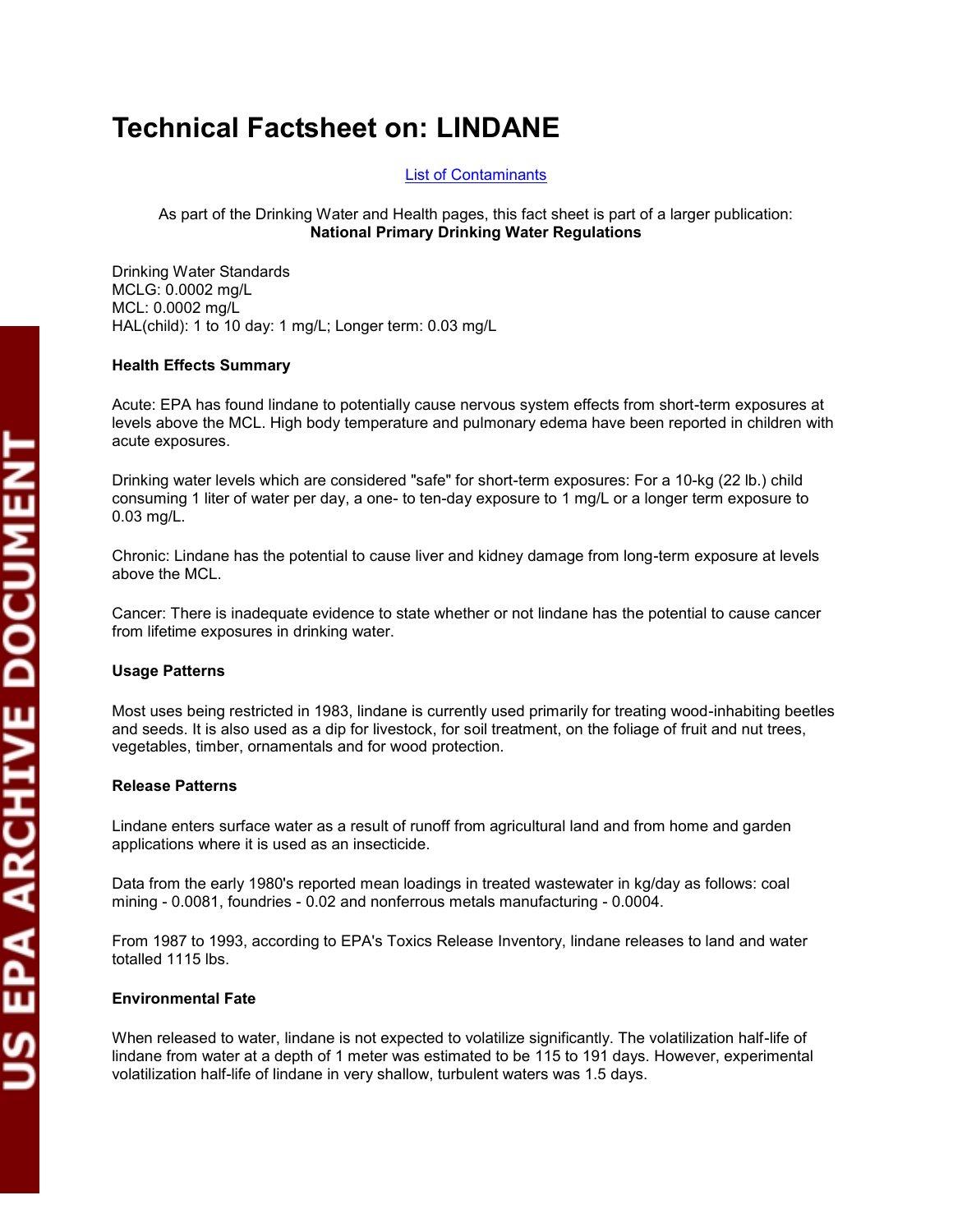It is not expected to biodegrade or hydrolyze in most surface waters. Lindane released to acidic or neutral water is not expected to hydrolyze significantly, but in basic water, significant hydrolysis may occur.

 Lindane may slowly biodegrade in aerobic media and will rapidly degrade under anaerobic conditions. Lindane has been reported to photodegrade in water in spite of the lack of a photoreactive center, but photolysis is not considered to be a major environmental fate process. Transport to the sediment should be slow and result predominantly from diffusion rather than settling.

Release of lindane to soil will most likely result in volatilization from the soil surface, but not from greater depths. A mean Koc of 1080.9 was obtained from Koc determinations on three soils(1). The average organic carbon content of the soils used was 13%(1). Based on this moderate Koc value and a water solubility of 17 ppm(2), lindane is expected to leach slowly to groundwater.

 bioconcentrate slightly in fish. Bioconcentration factors of 16 to 1600 are reported for a variety of Lindane in the atmosphere is likely to be subject to rain-out and dry deposition. The estimated half-life for the reaction of vapor phase lindane with atmospheric hydroxyl radicals is 1.63 days. Lindane will molluscs, crustaceans and fish.

### **Chemical/ Physical Properties**

CAS Number: 58-89-9

Color/ Form/Odor: White crystalline solid

M.P.: 112.5 C B.P.: 323.4 C

Vapor Pressure: 9.4x10-6 mm Hg @ 25 C<br>Density/Spec. Grav.: 1.85

Octanol/Water Partition (Kow): Log Kow = 3.72 to 3.61

Solubility: 7.3 mg/L of water at 25 C; Slightly soluble in water<br>Soil sorption coefficient: average Koc = 1081; low soil mobility

Soil sorption coefficient: average Koc = 1081; low soil mobility

Odor/Taste Thresholds: N/A

Bioconcentration Factor: 319 to 1613 reported in fish; some potential to bioaccumulate.

Henry's Law Coefficient: N/A

 Forlin, Gallogamma, Gammaphex, Inexit, Kwell, Lindagranox, Lindaterra, Lovigram, Silvanol Trade Names/Synonyms: Benzene hexachloride-gamma, gamma-Hexachlorocyclohexane, Exagamma,

#### **Other Regulatory Information**

Monitoring For Ground/Surface Water Sources:

 Initial Frequency- 4 quarterly samples every 3 years Repeat Frequency- If no detections during initial round: 2 quarterly per year if serving >3300 persons;